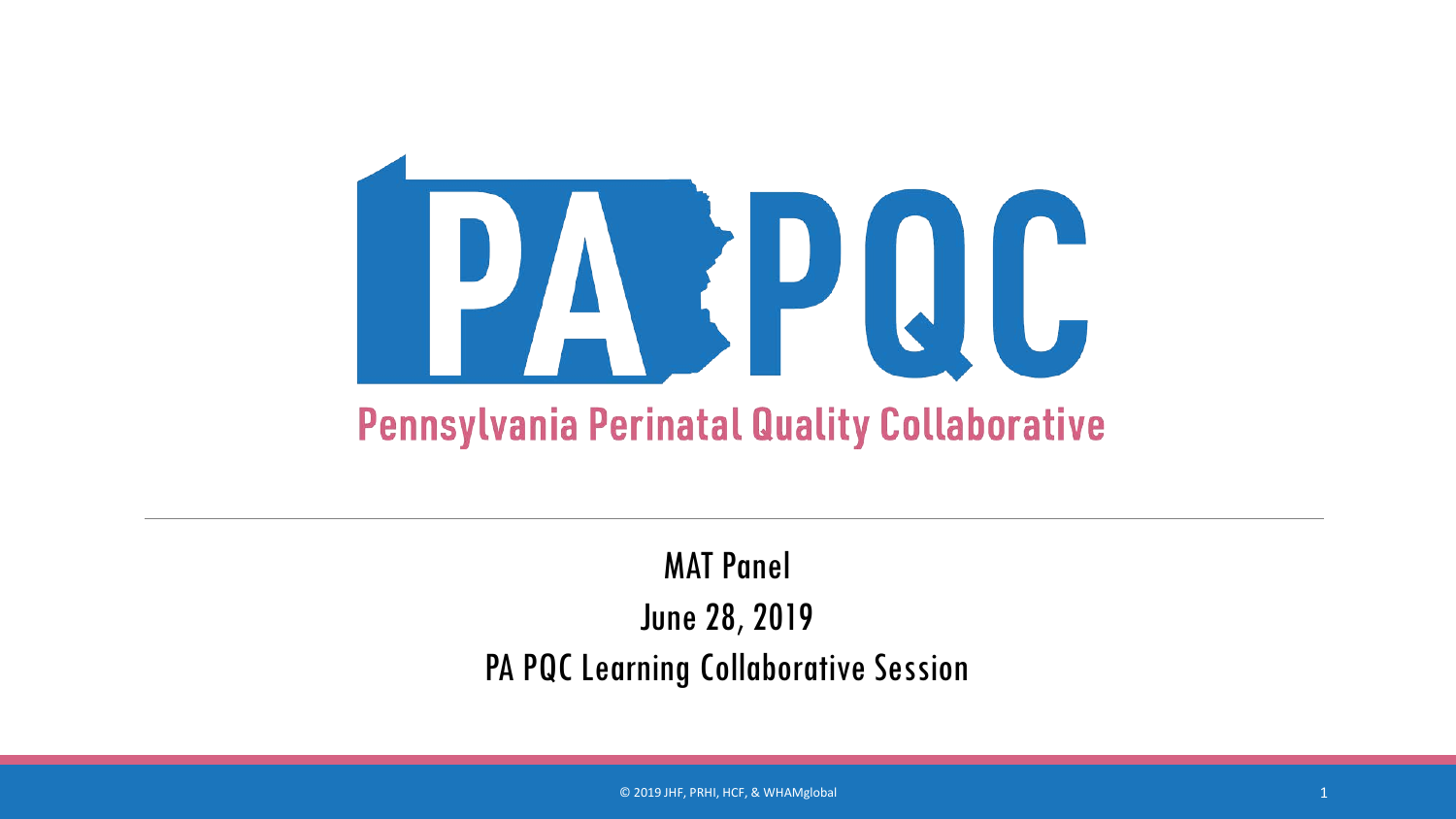## Objective for the MAT Panel

1. Identify local Medication-Assisted Treatment (MAT) resources in Pennsylvania for pregnant and postpartum women with Opioid Use Disorder (OUD)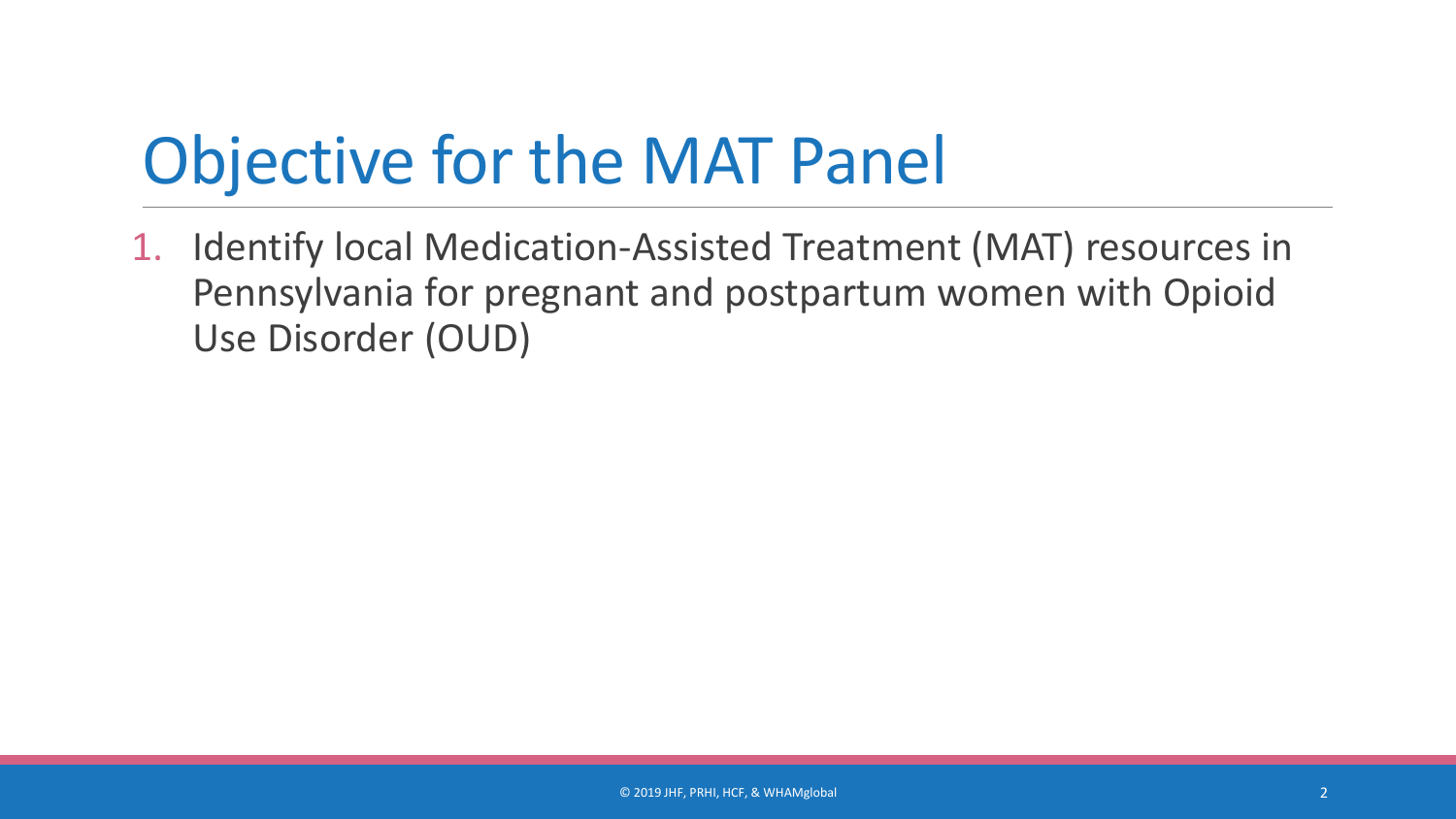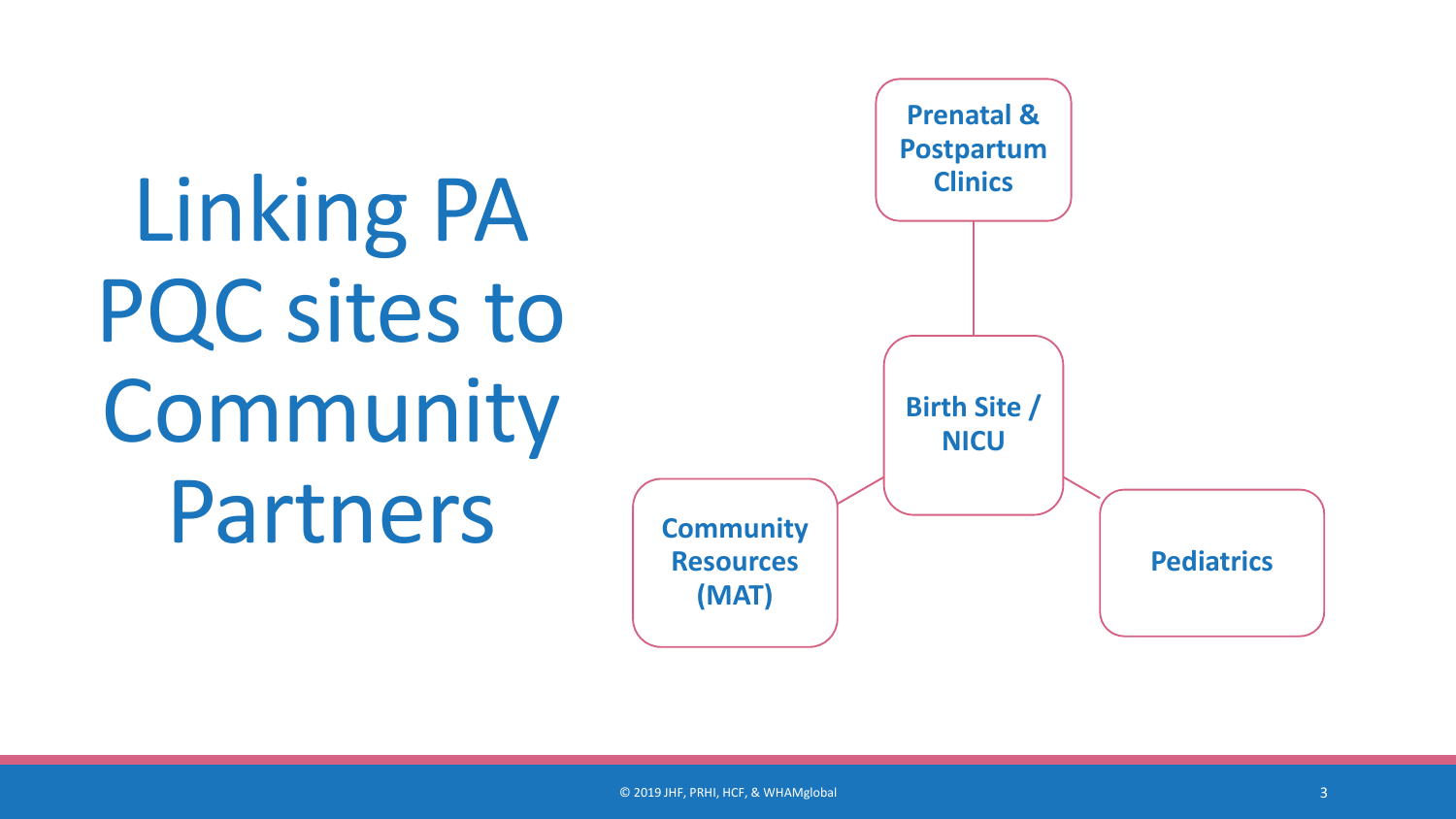## Centers of Excellence (COE)

- $\triangleright$  Provides clinical expertise to the wider provider community in a "hub and spoke" model
- Works within their community to accept warm hand offs of individuals with OUD from local EDs, state and county corrections facilities, and from PCPs
- Ensures that people with OUD stay in treatment to receive follow-up care and are supported within their communities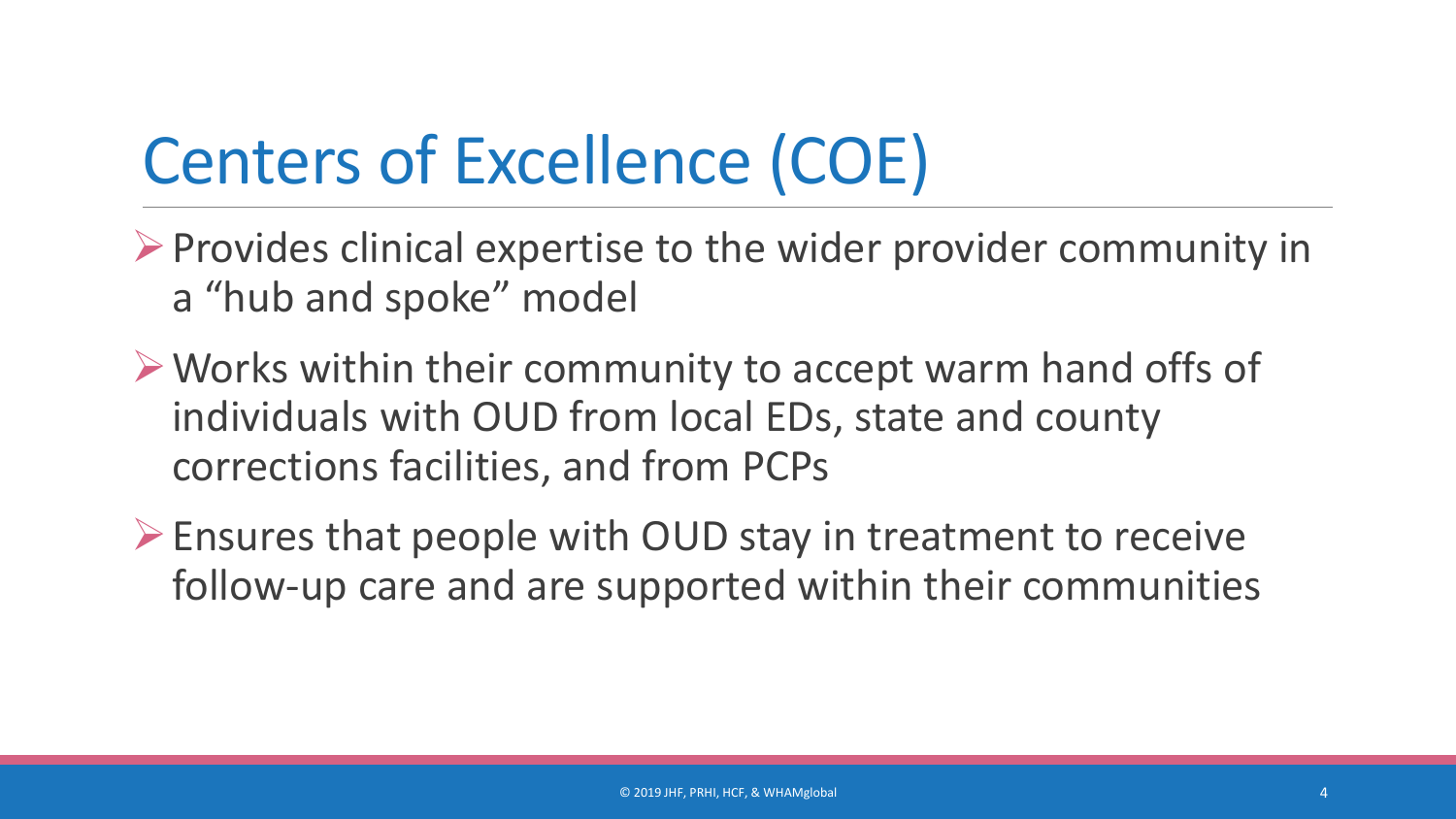## Centers of Excellence (COE)

- Motivates and encourages individuals with OUD to stay engaged in physical health and mental health treatments
- $\triangleright$  Facilitates recovery by helping individuals find stable housing, employment, and reestablishing family/community relationships
- Obtains written consent for individuals with OUD for sharing pertinent information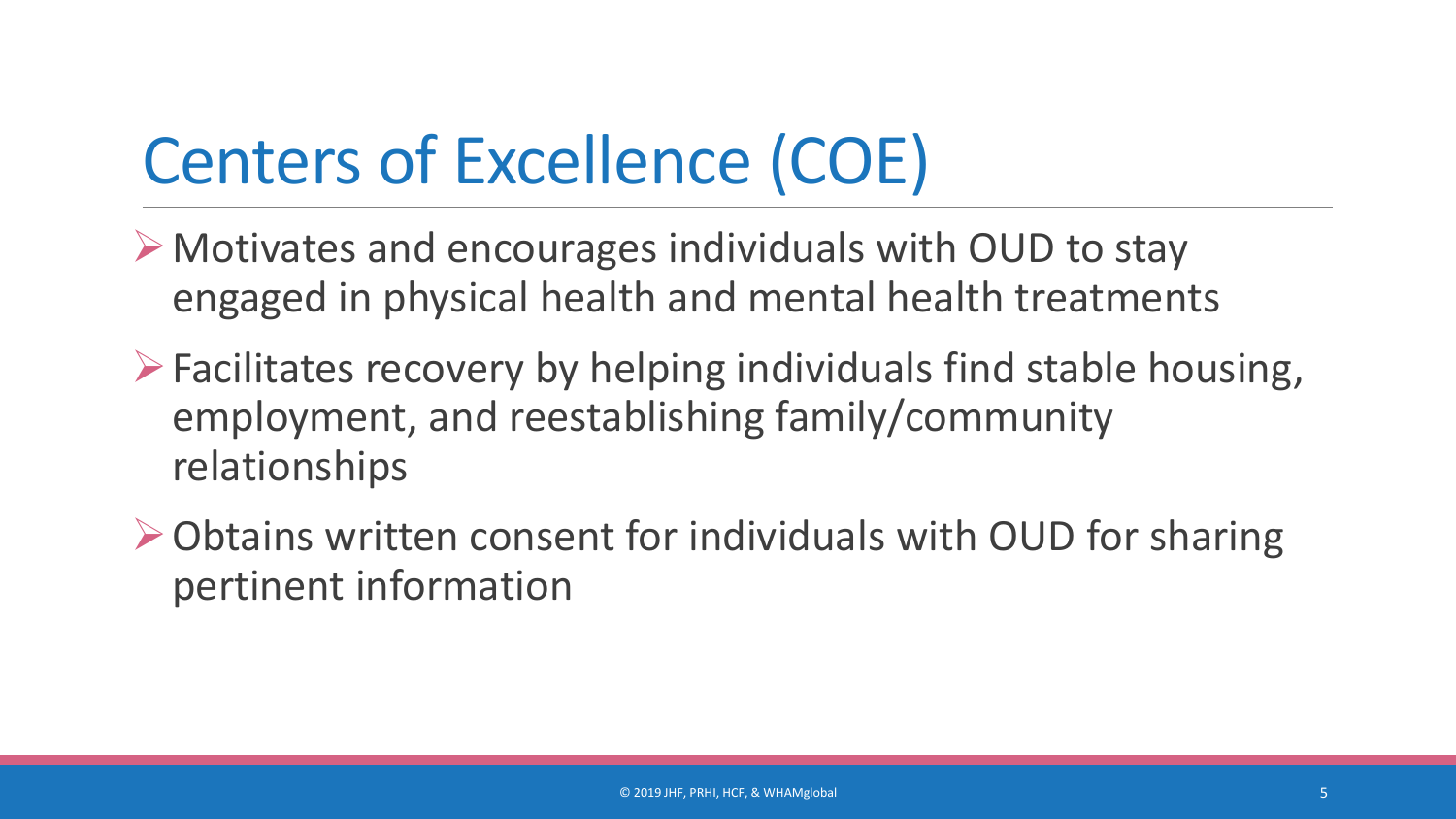## COE Benchmark for Maternity Care

- Goal: Integrate Physical and Behavioral Health Care Maternity Benchmarks:
	- $\triangleright$  Ensure every COE-engaged client identified as a pregnant female is engaged with an OB/GYN, either on-site or elsewhere, within 42 days of contact with the COE.
	- $\triangleright$  Ensure that pregnant female COE-engaged clients sign a consent form to allow for the sharing of information between the OB/GYN provider and the COE CBCM team.
	- $\triangleright$  Ensure that at least one post-partum visit with an OB/GYN takes place within 56 days of delivery for every pregnant or post-partum female COE-<br>engaged client.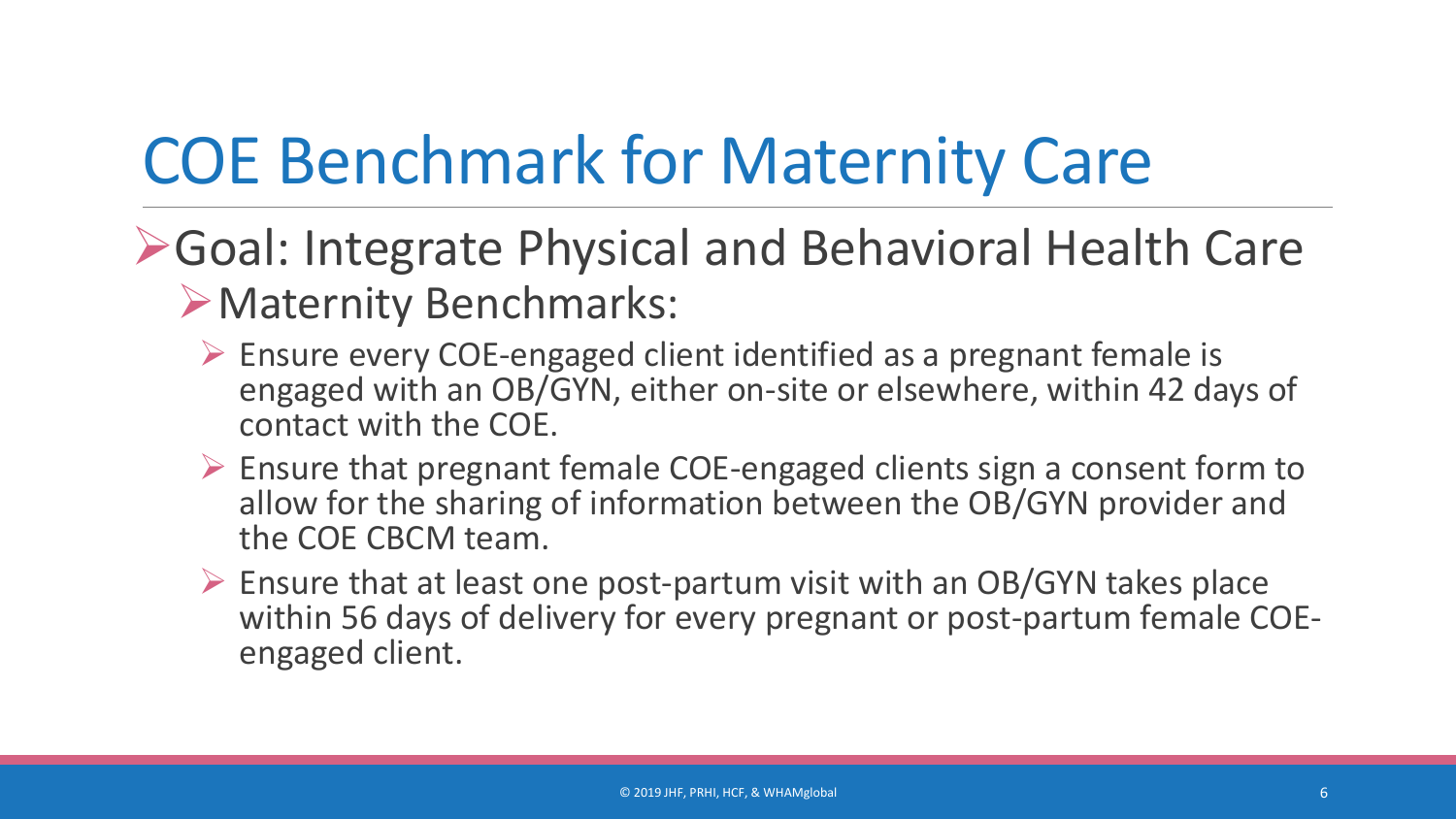## Centers of Excellence (COE)

![](_page_6_Picture_1.jpeg)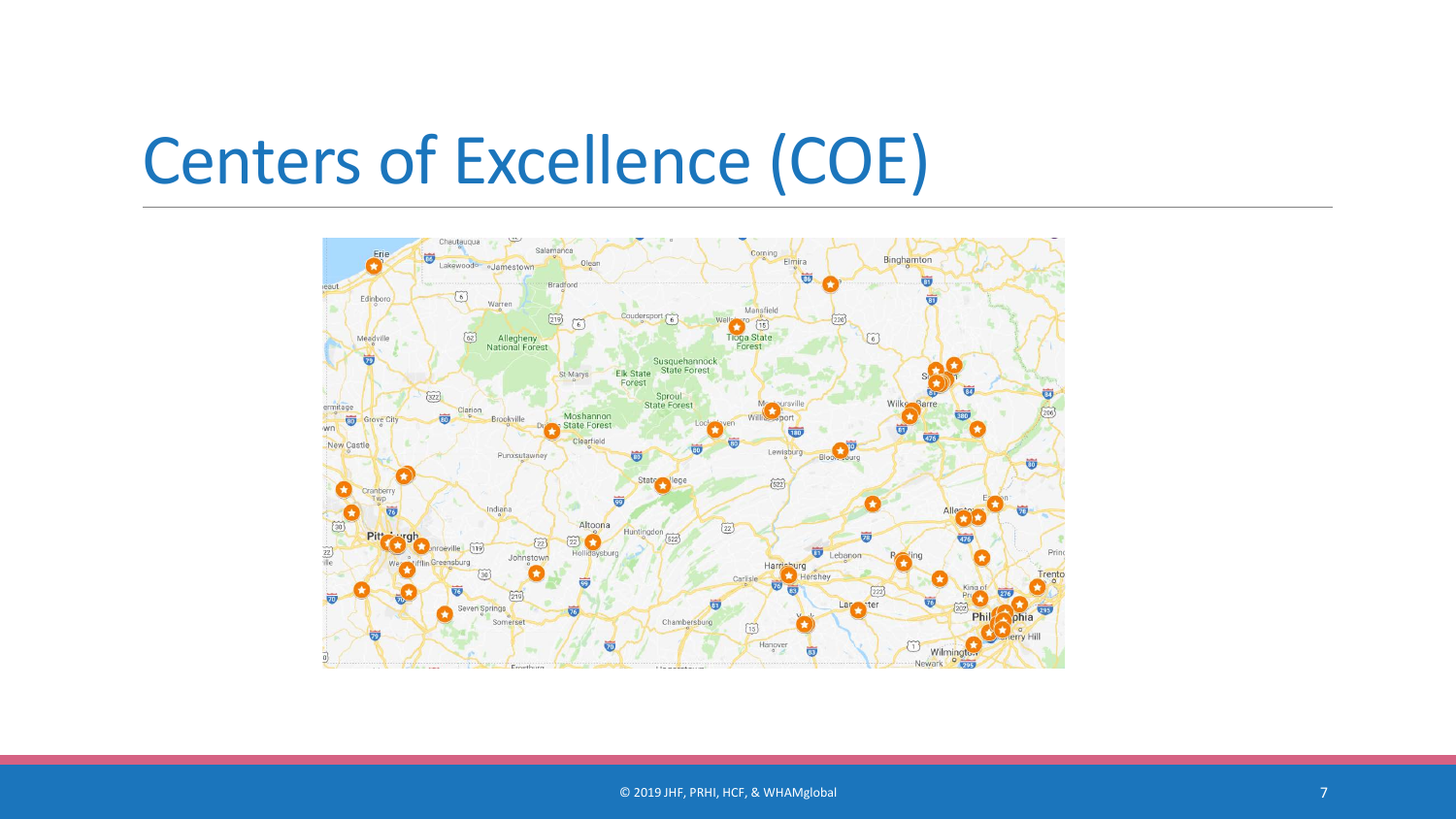## PA Coordinated Medication-Assisted Treatment (Pac/MAT) Programs

Facilitates access to MAT for patients with OUD

Penn State College of Medicine / Pennsylvania Psychiatric Institute

WellSpan Health

**≻Geisinger Clinic** 

Allegheny Health Network (AGH)

UPMC

UPMC Pinnacle

Temple University - Center for Population Health

 $\triangleright$ The Wright Center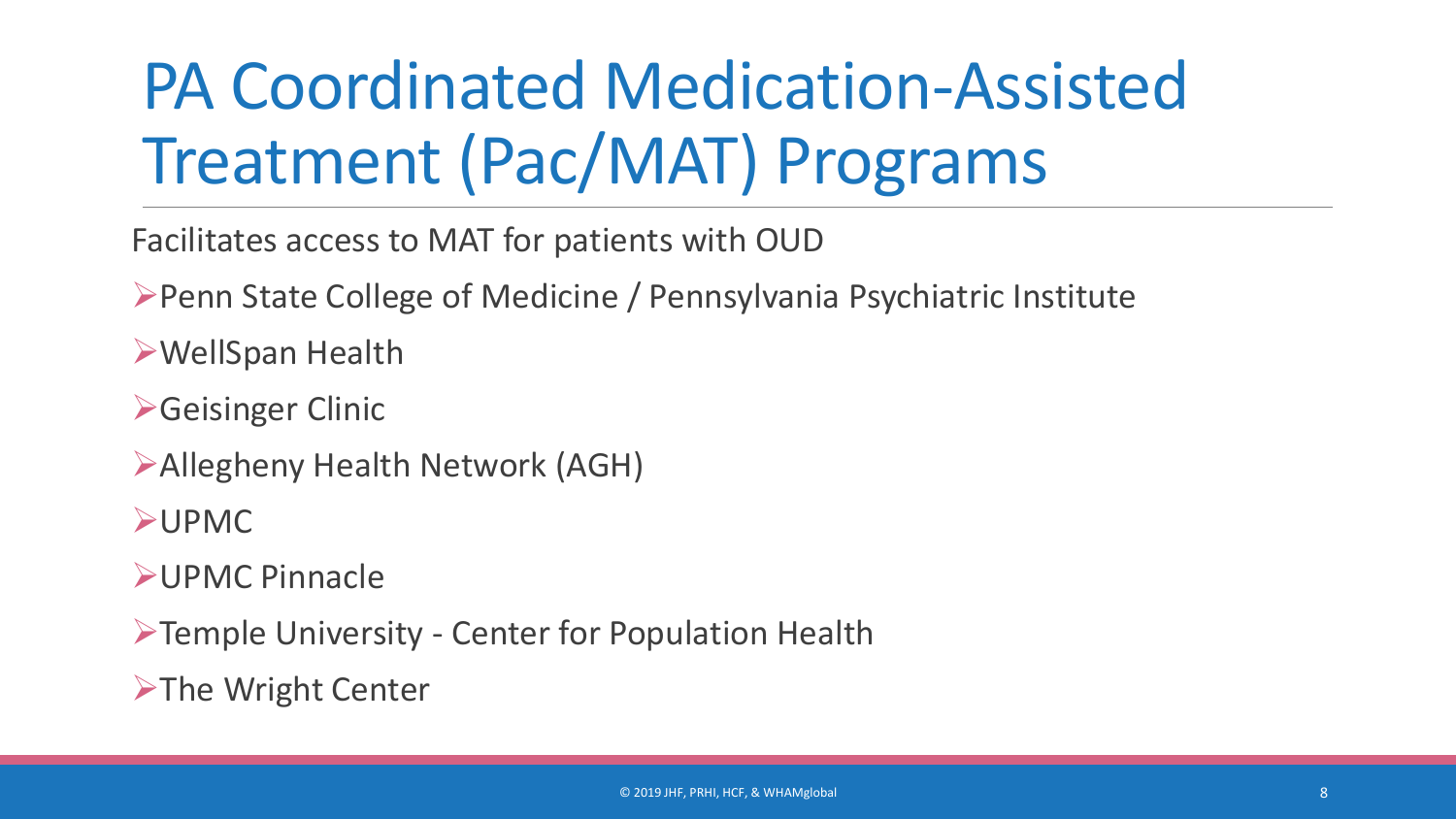![](_page_8_Figure_0.jpeg)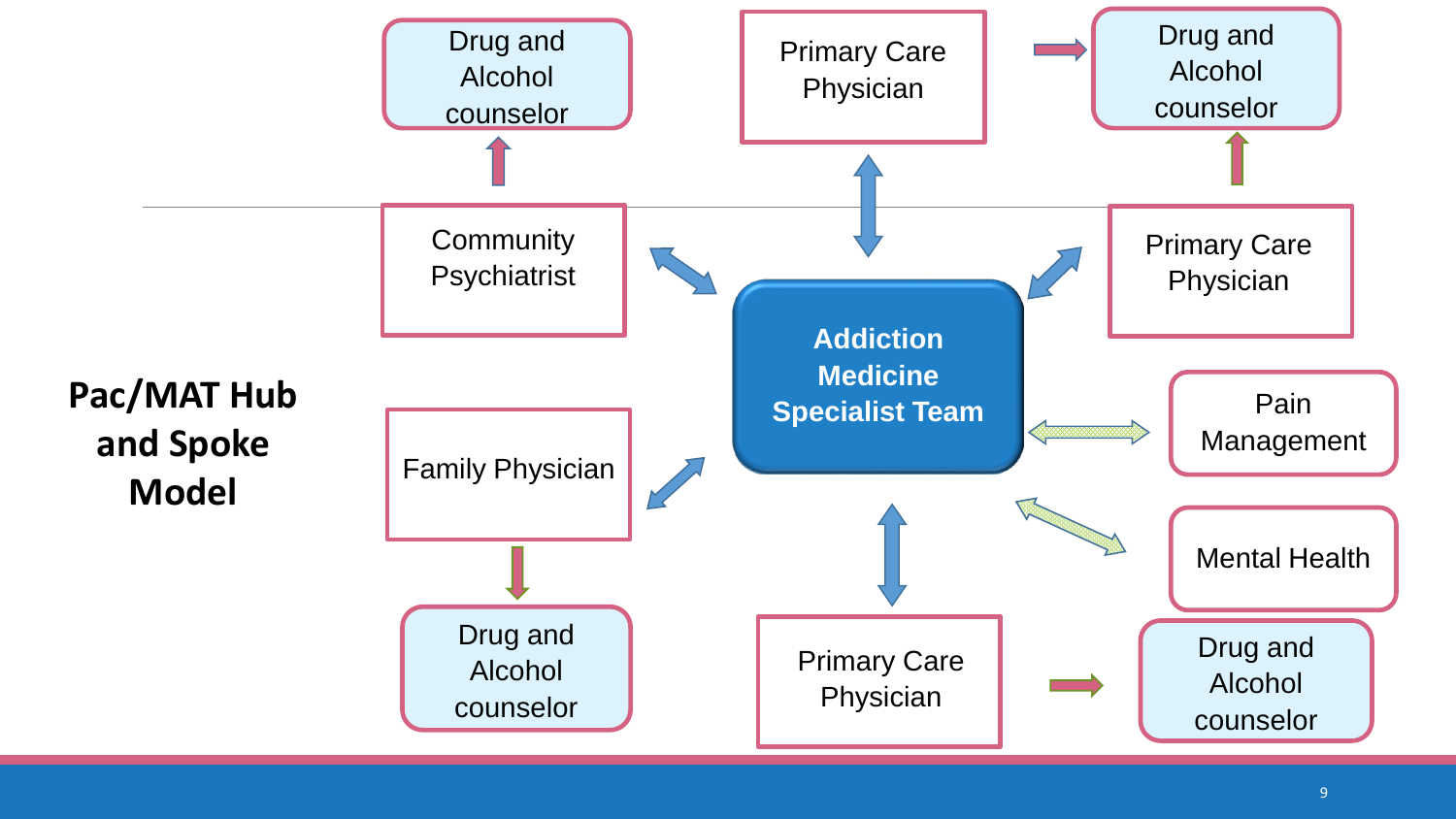# Single County Authorities

• Receive state and federal dollars through contracts with the Department of Drug and Alcohol Programs (DDAP) to plan, coordinate, programmatically and fiscally manage, and implement the delivery of drug and alcohol prevention, intervention and treatment services to respond to the needs at the local level.

#### **SCA Services**

- **Prevention**
- **Intervention**
- Case Management
- Recovery Supports